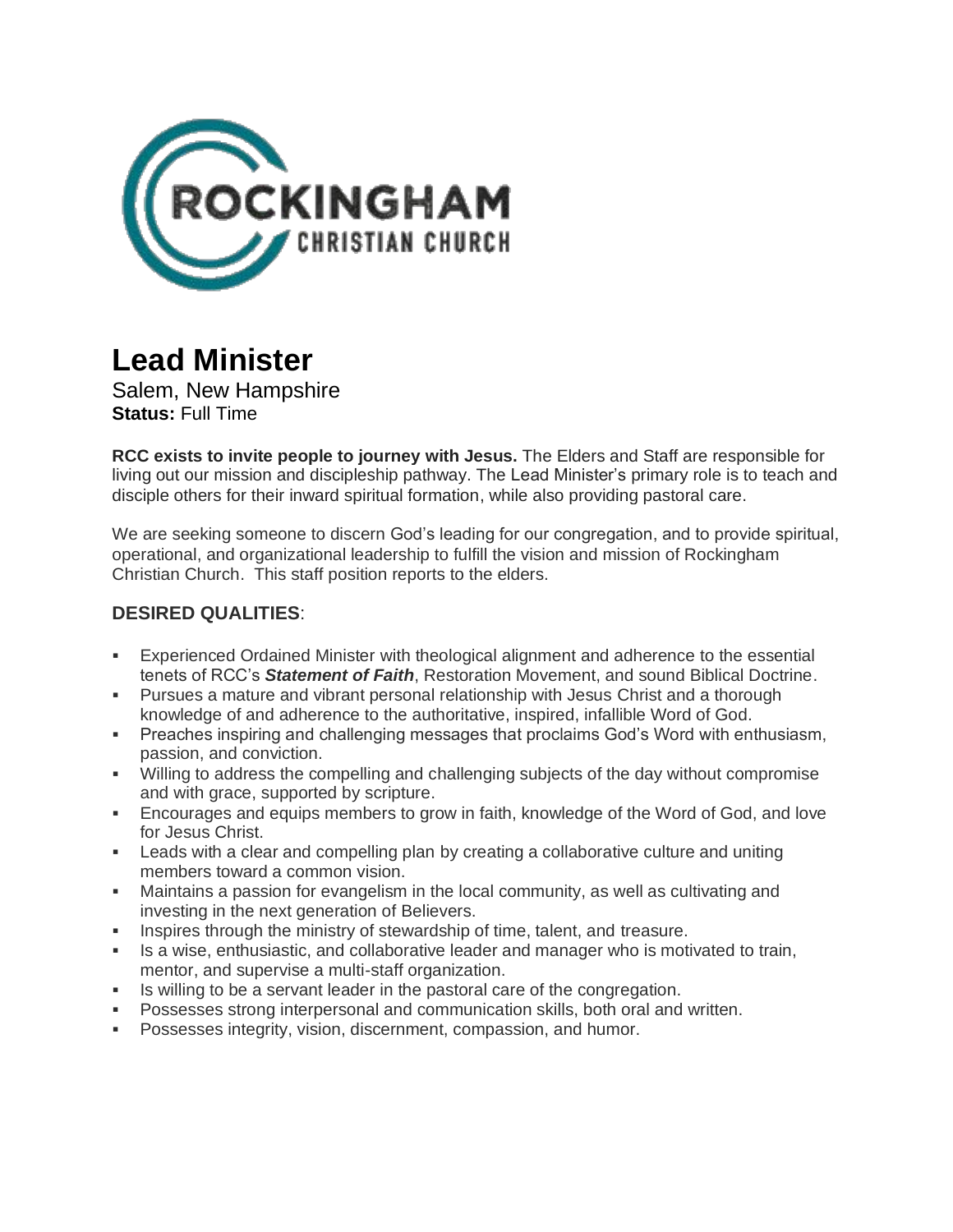# **RESPONSIBILITIES**:

#### **WORSHIP/PREACHING/TEACHING**:

- As the primary preaching minister, demonstrate a consistent preaching ability and effective biblically based messages.
- **Plan and coordinate worship in conjunction with staff and lay leaders for a blend of** traditional and contemporary worship services, ensuring a biblical basis of all content.
- Oversee staff and volunteers and the congregation's outreach/evangelism/mission's efforts in the local community.

## **STAFF/OPERATIONAL LEADERSHIP**:

- Implement an effective organizational and staffing structure that achieves the mission and vision of the church, and that organizational processes are carried out daily.
- Supervise and mentor staff including annual evaluations in conjunction with the Elders, utilizing each staff member's talents to achieve the highest level of performance.
- **In conjunction with the Elders monitor performance and effectiveness of ministries and** programs, address constraints and ensure efficient business operations.
- Work with the Elders to ensure good stewardship and fiscal responsibility of the church's financial resources consistent with its mission, vision, and core values.

## **PASTORAL/CHURCH LEADERSHIP**:

- Maintain an active and visible role in the life of the congregation and ensure that the pastoral care needs of the congregation are met.
- Encourage and guide the congregation to mature in their personal relationship with Jesus Christ, including development and oversight of existing and new programs for adult education, discipling, pastoral care, and missions' outreach.
- **•** Perform weddings, funerals, Christian dedications / baptisms, pastoral visits, and emergency responses as requested.

# **PERSONAL REQUIREMENTS & QUALIFICATIONS:**

#### **Qualifications for the Lead Minister includes the following:**

- Degree from an accredited Christian college / university (Master of Theology or Master of Divinity preferred)
- Reflect the biblical standards of an Elder according to 1 Timothy 3:1-7 & Titus 1: 6-8.
- Possess strong teaching skills that are both biblical and doctrinal.
- Agrees with mission and values of Rockingham Christian Church
- Five to ten years' experience in a church with ministerial experience, in the role of either Lead Minister, Associate Minister, or other Minister with major preaching responsibilities.
- **Possess an expository preaching and teaching approach.**
- **Experience leading and engaging in local outreach efforts, and development of** discipleship culture is preferred.

## **COMPENSATION/BENEFITS**

- **Salary commensurate with experience**
- Paid vacation, holidays, personal time, and sick time
- Professional expenses
- Other benefits as available